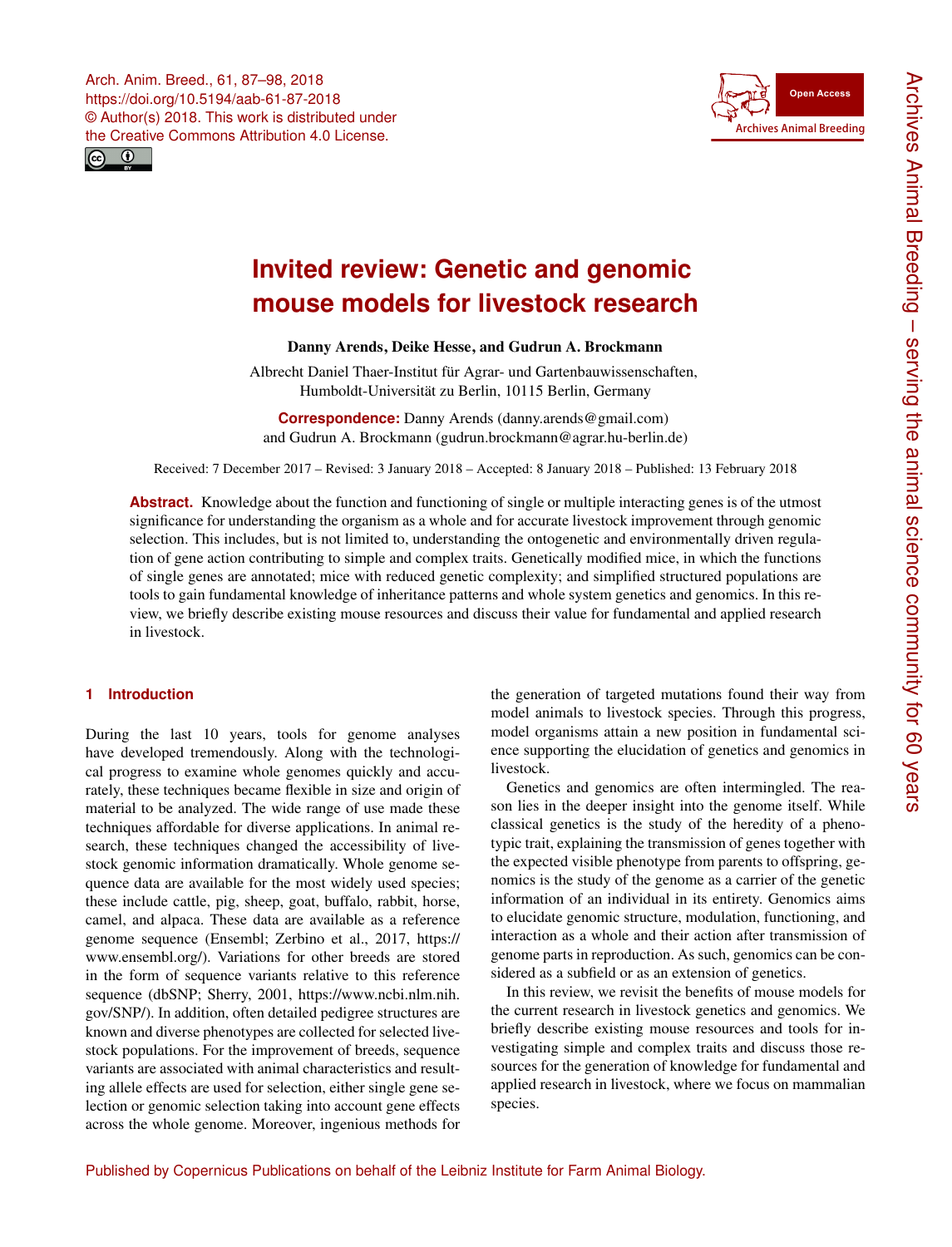# **2 The necessity of using knowledge from model organisms in livestock research**

Recently, Schmid and Bennewitz (2017) have reviewed the state of genome-wide association studies (GWASs) for mapping genes and causative mutations of quantitative traits in livestock. Information from GWASs in different livestock species has successfully contributed to further genetic improvement of populations through genomic selection, in particular in dairy cattle such as the Holstein Friesian. Nevertheless, there is a strong desire to gain further insight into the genetics and genomics of complex traits in livestock to improve genomic selection accuracy, to study the function and regulation of genes, and to understand the whole genome and fine-scale genetic architecture of genome-wide determinants of complex traits throughout lifespan and under different environments (Goddard et al., 2016). In addition to direct investigation in the target livestock species, comparative studies using model organisms as well as human genetics and genomics contribute to accomplishing this task. To facilitate comparative research, the Alliance of Genome Resources provides an interface that allows users to search for and view genes, functional data, and disease associations from databases of the fly, mouse, rat, yeast, nematode, and zebra fish [\(http://www.alliancegenome.org,](http://www.alliancegenome.org) last access: 3 January 2018).

# **3 The mouse as a model animal for livestock research**

Mice are mammals, sharing 92 to 95 % of protein coding genes with humans and other mammalian livestock species, such as cattle (Elsik et al., 2009), pigs (Humphray et al., 2007), sheep (Iannuzzi et al., 1999), and goats (Schibler et al., 1998). The mouse genome is structured into 19 autosomes and the sex chromosomes. The mouse genome is around 2.7 giga base pairs long (Golden Path Length, Genome Reference Consortium mouse reference GRCm38.p5, ensemble.org, release 91, last access: 3 January 2018) and contains about 22 600 protein coding genes, 15 000 non-coding genes, and 12 000 pseudogenes, which are estimated to produce about 130 000 transcripts in total.

The mouse has always been a favorite model animal since it is small and cheap to house, and mice are highly reproductive. They can produce four to five generations per year with up to 15 animals per litter, or even more. Mice have on average a 30 times more accelerated lifespan compared to humans. Mouse embryos can easily be cryopreserved and thereby stored long term for low costs without keeping the whole colony alive and without the risk of deriving new mutations. Moreover, the genome of the mouse can be genetically modified using different techniques (for an overview see Sect. 5), which allows the study of gene functions or allele effects in the whole organism as well as in specific organs or cell types.

The biggest advantage of using mice in research is the ability to control genetics and environment. Inbred lines allow the repeated investigation of the same genotype. Genetics is controlled by targeted mating. By controlling the management conditions and housing environment, external influences can be minimized. This allows us to perform challenge or intervention studies, such as studies with pathogens, testing drug effects, diet effects, and dosage with low numbers of animals.

For the mouse, diverse inbred strains, outbred populations descending from structured crosses between inbred strains, outbred selection populations, and genetically modified animals are available. For many inbred strains, phenotypic data and gene expression data were collected and whole genome sequence data were generated and are publicly available. The wide range of strains and populations and the comprehensive collection of phenotypic and genetic data made the mouse one of the most well-studied animal models in biological research.

## **4 Diversity among laboratory mice**

## 4.1 Classical inbred and recombinant inbred strains

A peculiarity of the mouse is the wide range of available inbred strains that were created over the past century. The advantage of these strains for genetic research is the reduction of complexity within each strain on the one hand and the maintenance of genetic diversity between strains on the other hand. Within each strain, the genome is reduced to one allele variant at each locus, while the whole set of all available inbred strains represents a wide spectrum of alternative alleles at each locus. Since all mice are genetically identical within each inbred strain, subsequent experiments addressing different questions can be performed on the same genetic background. Due to the fixation of the genotype, phenotypic variation is small within a strain and therefore the number of animals required for experiments can be minimized.

#### 4.1.1 Classical inbred strains

In random brother–sister mating over more than 20 generations of mice of different origin led to the generation of a high variety of so-called classical inbred strains (Lyon, 1989). Currently, about 250 classical inbred strains are available at the Jackson Laboratory [\(https://www.jax.org/,](https://www.jax.org/) last access: 3 January 2018). Each of these inbred strains contains a unique genome. The uniqueness of a strain depends on the evolutionary history of the founding population as well as on natural and artificial selection during the generation of the strain. The three main subspecies contributing to the different inbred strains are *Mus musculus domesticus* (found in western Europe, southwestern Asia, the Americas, Africa, and Oceania), *Mus musculus musculus* (eastern Europe and northern Asia), and *Mus musculus castaneus* (southern and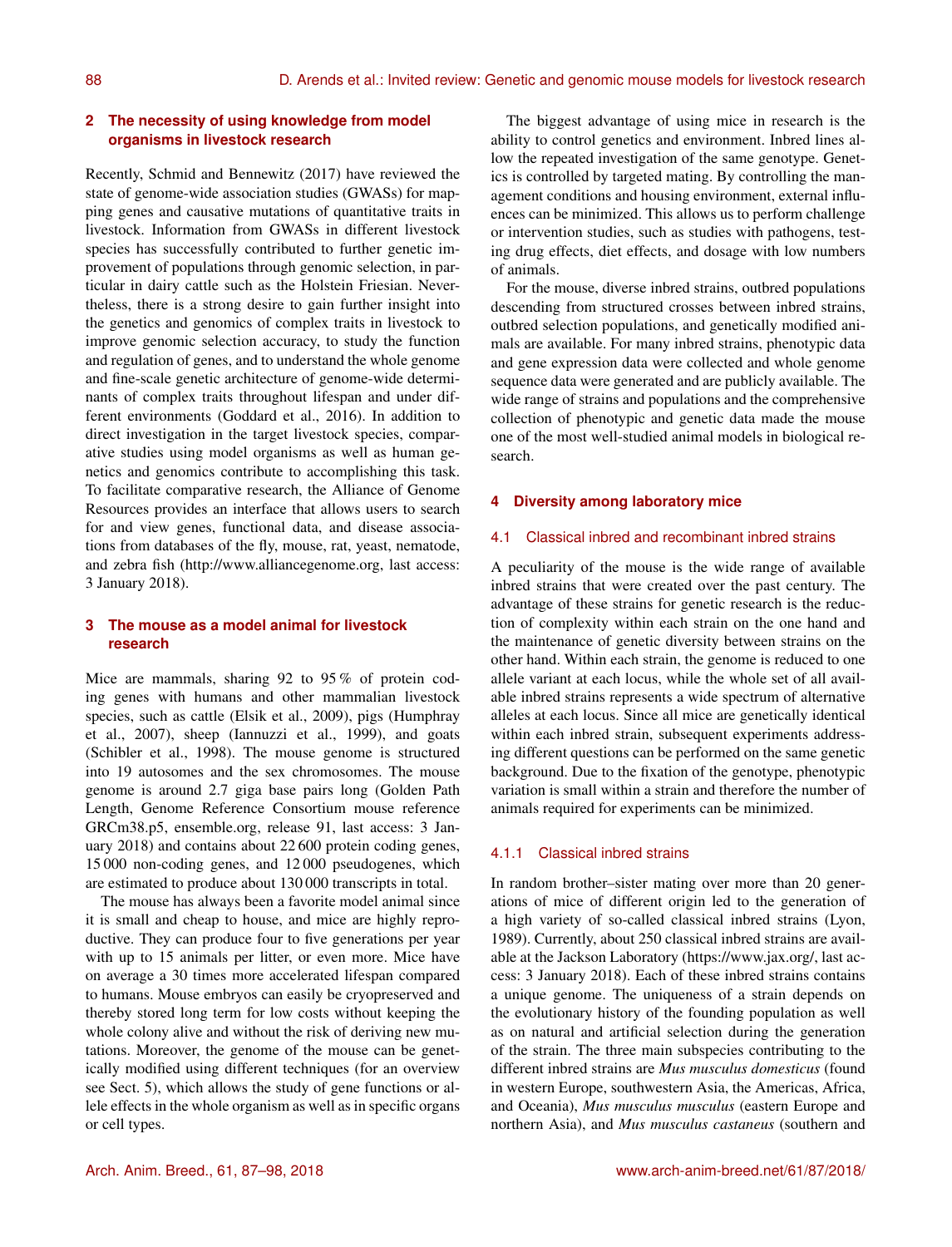southeastern Asia). Two additional subspecies have been recognized recently (Wilson and Reeder, 2005): *Mus musculus bactrianus* (central Asia) and *Mus musculus gentilulus* (Arabian peninsula; Madagascar). Full information on inbred mice and their origin can be found elsewhere (Brockmann, 2005).

Of the classical inbred strains, 43 were intensively phenotyped for a diverse range of traits (Brockmann and Bevova, 2002; Svenson et al., 2007). These phenotypes are available at the Mouse Phenome Database of the Jackson Laboratory [\(https://phenome.jax.org/,](https://phenome.jax.org/) last access: 3 January 2018).

Due to genetic drift, residual unfixed alleles, spontaneous mutations, or genetic contamination from other mouse strains sub-strains from well-characterized classical inbred strains have emerged. For example, for C57BL/6, one of the most widely used classical inbred strains strain, several welldescribed sub-strains developed unplanned during the breeding history in different laboratories. These sub-strains do not only differ in a few mutations but also in their phenotypes (Bryant et al., 2008; Mekada et al., 2009). This has to be considered when designing experiments, but can be exploited for experiments with these strains.

For C57BL/6J, which is the mouse reference sequence at the Ensembl Genome browser [\(https://www.](https://www.ensembl.org/) [ensembl.org/,](https://www.ensembl.org/) last access: 3 January 2018), and additional 35 mouse inbred strains fully annotated genome sequences are available [\(https://www.sanger.ac.uk/science/](https://www.sanger.ac.uk/science/data/mouse-genomes-project/) [data/mouse-genomes-project/,](https://www.sanger.ac.uk/science/data/mouse-genomes-project/) last access: 3 January 2018). These strains are representative for the different genetic backgrounds occurring among laboratory mouse strains, including the three main wild subspecies. The annotated sequence information helps researchers to draw more generally applicable conclusions from experiments with these strains, which can be translated to other species.

#### 4.1.2 Recombinant inbred strains (RISs)

Recombinant inbred strains (RISs) (Bailey, 1971) are sets of mouse strains that were derived from initial crosses between two or more inbred mouse strains and subsequent inbreeding of random pairs of siblings. Such a set of RIS represents a population that mimics simplified genetic diversity. Each single recombinant inbred strain represents one unique genotype, which is composed of randomly distributed genome parts of the founder lines. Therefore, a set of such strains can be used for association studies to finely map genetic loci responsible for phenotypic differences between the founder strains. Since every RIS is inbred, it needs to be genotyped only once, while phenotyping of the strains can be performed repeatedly. This allows a system analysis of the whole genome and multiple phenotypes simultaneously.

One of the most comprehensively investigated RIS sets is the BXD recombinant inbred strain panel comprising of 198 RIS mice [\(http://www.Genenetwork.org\)](http://www.Genenetwork.org). The RISs were generated from an initial cross between C57BL/6J and DBA/2J. For C57BL/6J and DBA/2J whole genome sequence data exist and each RIS was genotyped using single-nucleotide polymorphism (SNP) chips. Therefore, every measured phenotype can be immediately associated with a causative genome region, gene or even sequence variant. In addition to association mapping of genes for single traits, these RIS resources also provide insight into the interaction between genes in the genome. It has been observed repeatedly that the phenotype of a recombinant inbred strain, as a mixture of the parental genomes, is significantly more extreme than either parental strain (e.g., Dogan et al., 2013).

The most diverse set of recombinant inbred strains so far is the Collaborative Cross (CC) (Complex Trait Consortium, 2004). The strains were constructed from a cross between eight founder mouse inbred strains (Fig. 1) (A/J, C57BL/6J, 129S1/SvImJ, NOD/ShiLtJ, NZO/HiLtJ, CAST/EiJ, PWK/PhJ, WSB/EiJ), which represent the most diverse genetic background including wildly derived mice (Complex Trait Consortium, 2004). Currently, inbreeding of around 70 CC strains has finished, with more strains to come in the near future [\(https://csbio.unc.edu/CCstatus/,](https://csbio.unc.edu/CCstatus/) last access: 3 January 2018). These strains can be used in the same ways as the BXD set. Since the eight parental strains capture high genetic diversity and phenotypic variation for many traits, genetic mapping and fine mapping of causal loci contributing to complex trait variation is feasible. Whole genome sequence data of all eight parental strains and imputed sequence information of the CC strains (Oreper et al., 2017) allows identification of potential functionally acting candidate genes or regulatory elements.

## 4.2 Outbred populations

In sharp contrast to inbred strains, outbred populations are heterogeneous stocks (HSs) that could originate from crosses of two or more inbred strains or wild mice. These populations produce high phenotypic variance since each individual carries a unique combination of the genomes of the founder strain. These populations best mimic the genetic and phenotypic heterogeneity of natural livestock populations. Nevertheless, these individuals are still simplified in their genome composition.

Through repeated random mating (or repeated selective mating for a trait in selection populations) over many generations, recombination events between founder genomes are enriched in each individual and, therefore, the genomes of the original founders are highly fragmented. The origin of each genome segment can be traced back to a founder strain and its sequence variants. Thereby, these populations facilitate fine mapping of causal genes contributing to diverse phenotypes. In addition, these populations allow for systems analysis of interaction between genome regions and interference between phenotypes as well as the search for allelic imbalances and genetic imprinting of alleles.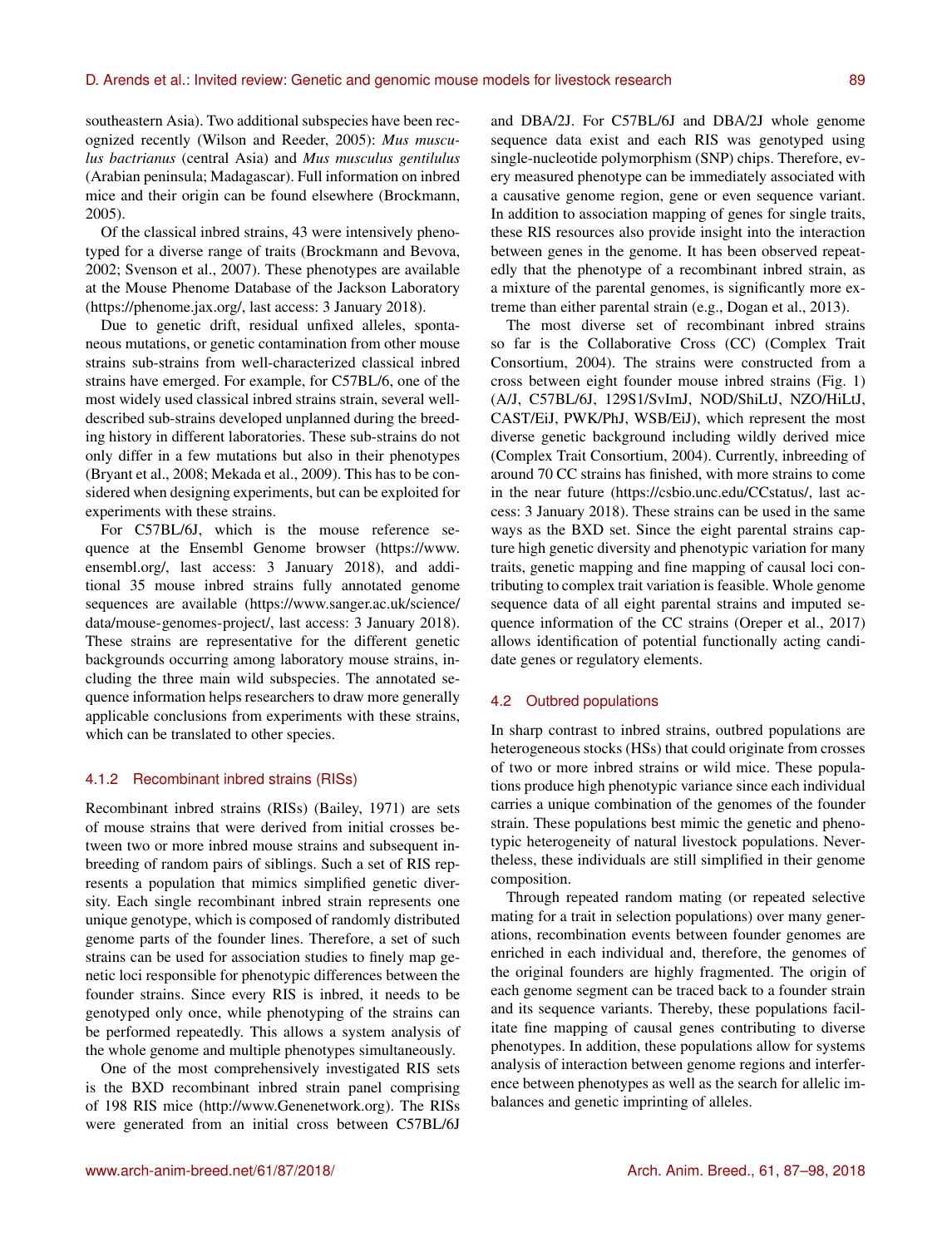

**Figure 1.** Crossing scheme of the Collaborative Cross lines. The eight founder lines are crossed to produce generation 1 (G1) in which each mouse is heterozygous for two of the founder lines. Individuals from different G1 crosses are then mated together to produce G2. Here animals have a heterozygous genome with contributions from four of the eight founder strains. G2 individuals are then crossed with other G2 individuals who were generated using the remaining four founders. The genomes of individuals from the G3 generation are now composed of contributions from all eight founders. At this stage, siblings are mated within each of these "funnels", leading to a recombinant inbred line by fixation of the founder alleles. After 20 generations of repeated brother–sister mating, Collaborative Cross individuals are more than 95 % homozygous across the genome. The figure was inspired by an image published in Complex Trait Consortium (2004).

#### 4.2.1 Heterogeneous stock (HS)

HSs were created to produce genetically heterogeneous highly reproductive stocks. The following eight progenitor inbred strains were crossed to identify genes associated with addiction to alcohol and drugs: A/J, AKR/J, BALB/cJ, C3H/HeJ, C57BL/6J, CBA/J, DBA/2J, and LP/J (Hitzemann et al., 2002). Another HS population, originating from the progenitor strains C57BL/6J, BALB/cJ, RIII, AKR, DBA/2, I, A/J, and C3H was intensively investigated for genes controlling animal behavior. In this cross, the gene regulator of G-protein signaling 2 (*Rgs2*) was identified, which encodes a regulator of G-protein signaling. This gene modulates anxiety accounting for ∼ 5 % of the phenotypic variance in the population. The gene was first mapped in the HS population

to a narrow region on chromosome 1, then remapped in the MF1 heterogeneous outbred population, and finally identified as a causal gene via genetic complementation with a *Rgs2* knockout mouse (Yalcin et al., 2004).

#### 4.2.2 Diversity outbred (DO) mice

Another heterogeneous population is the diversity outbred (DO) population, derived from the same founder strains as the CC panel of RIS (A/J, C57BL/6J, 129S1/SvImJ, NOD/ShiLtJ, NZO/HiLtJ, CAST/EiJ, PWK/PhJ, and WSB/EiJ). The biggest difference between DO and CC mice is that DO mice are not an eternal resource since they outbreed each generation. This leads to high (single gene) mapping resolution, but comes at the cost of having to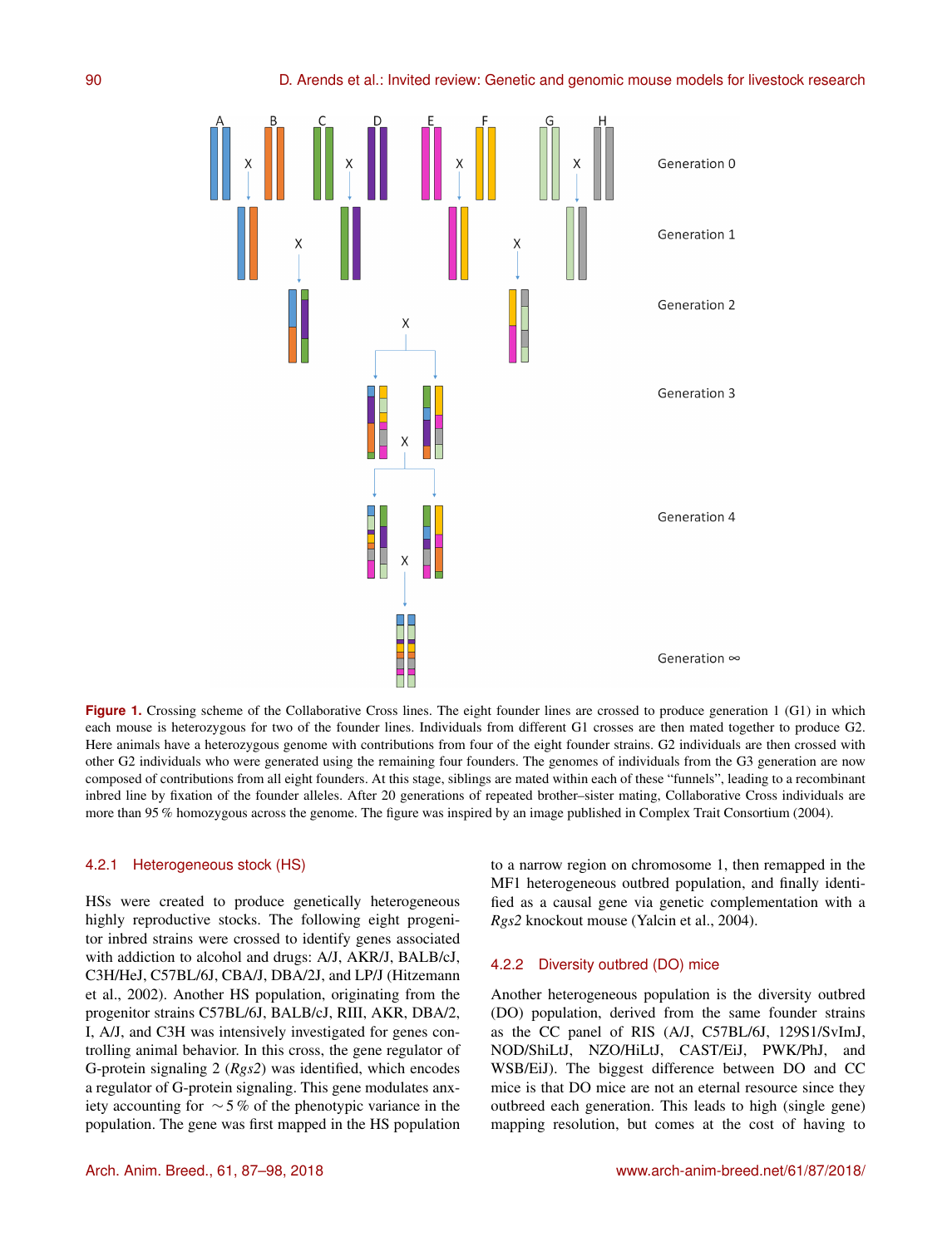genotype each individual. This loss of power is compensated for by the fact that software, such as DOQTL (Gatti et al., 2014) and R/qtl (Arends et al., 2010; Broman et al., 2003), is able to reconstruct parental haplotypes of the DO mice, allowing for more powerful haplotype association analysis.

#### 4.2.3 Advanced intercross population (AIL)

A special case of heterogeneous stocks are advanced intercross populations (AILs). These are generated from an initial cross between two inbred strains and subsequent repeated randomized mating of members of one and the same generation to produce offspring for the next generation. An effective population size of 100 animals (50 successive mating pairs) is needed to minimize genetic drift in such a population (Darvasi and Soller, 1995). AIL mice have been very successfully used for fine mapping of causal genes. Recently, an AIL originating from a cross between C57BL/6NCrl and the Berlin Fat Mouse inbred strain was used in combination with complementation tests to identify *Bbs7* as the causal gene for obesity in the Berlin Fat Mouse (Arends et al., 2016).

# **5 Functional gene annotation through genetic modification**

#### 5.1 Tools for functional tests of genes

The function of a gene can be investigated by testing its phenotypic effect after destruction or addition to a genome by knocking it out or in, respectively. The effect can act on the whole organism, in target tissues or cell types permanently, or under specific conditions. In recent years, the gene manipulation tools have been extended by gene editing, a protocol that targets single nucleotides or short DNA sequences and allows subtle or extreme, deleterious or advantageous modifications of DNA to study such effects on genes, proteins, or regulatory elements (Gupta and Musunuru, 2014).

# 5.2 IMPC

The biggest consortium for the annotation of gene functions is the International Mouse Phenotyping Consortium (IMPC), an international collaboration between the European Conditional Mouse Mutagenesis Program (EUCOMM), the Knockout Mouse Project (KOMP) (USA), the North American Conditional Mouse Mutagenesis Project (Nor-COMM) (Canada), and Texas A & M Institute for Genomic Medicine (TIGM) (USA). The goal of IMPC is to generate a knockout mouse for every gene in the mouse genome (Brown and Moore, 2012). IMPC-generated knockout mice are subjected to the "Adult and Embryonic Phenotype Pipeline", which is a collection of standardized phenotyping protocols for the characterization of diverse genetically modified mouse strains. Currently, IMPC has finished the phenotyping pipeline for ∼ 4500 knocked out genes. All data generated by IMPC are publicly available online [\(https://www.](https://www.mousephenotype.org) [mousephenotype.org,](https://www.mousephenotype.org) last access: 3 January 2018).

#### 5.3 ENU

N-ethyl-N-nitrosourea (ENU), an alkylating agent, is one of the most effective chemicals for obtaining mutations. The mutation rate is dosage and strain dependent in male mouse sperm stem cells (Cordes, 2005). ENU produces preferentially point mutations, and these mutations occur randomly (Nolan et al., 2002). Screens for phenotypes of ENU-treated mice that deviate from normality can identify single gene effects independently of the position of the mutation in the gene. As such, ENU mutations provide a finely grained dissection of gene or protein function. This allows discovery of gene and protein functions in an unbiased way. A disadvantage is that several mutations could occur simultaneously in one individual. Therefore, several rounds of backcrossing are carried out before the phenotype screen is performed. ENU screens successfully contributed to the identification of lethal defects and genes affecting immune cell function and differentiation (Nguyen et al., 2011). Mice from ENU screens are available on request from researchers or can be purchased from the Jackson Laboratory.

## 5.4 Gene editing

This method can edit the DNA sequence well directed at almost every position in the genome and thereby improve or impair the gene function. This permits targeted analyses of functional domains of a gene product as well as the regulation of a gene (Esvelt et al., 2013; Gupta and Musunuru, 2014). Effective protocols that exist for gene editing use guide RNA in combination with the enzyme recombinase (CRISPR/Cas9), zinc finger nuclease, or zinc finger protein in combination with a nuclease (TALEN) (Gupta and Musunuru, 2014). Although these methods can be applied easily to livestock species, the mouse still has the unequal advantage of a short generation interval, which shortens the time for testing the effects of the introduced mutation several fold.

# **6 Exemplary mouse model contributions to livestock research**

6.1 Key mouse models for milk and meat production, growth, and body composition

#### 6.1.1 DGAT1

The diacylglycerol O-acyltransferase 1 (DGAT1) is a ratelimiting enzyme in the synthesis of triglycerides. Mice lacking DGAT1 can still synthesize triglycerides; however, they exhibit lactation defects because they do not produce milk (Smith et al., 2000). Knowing this function, DGAT1 was proposed as the most promising positional candidate gene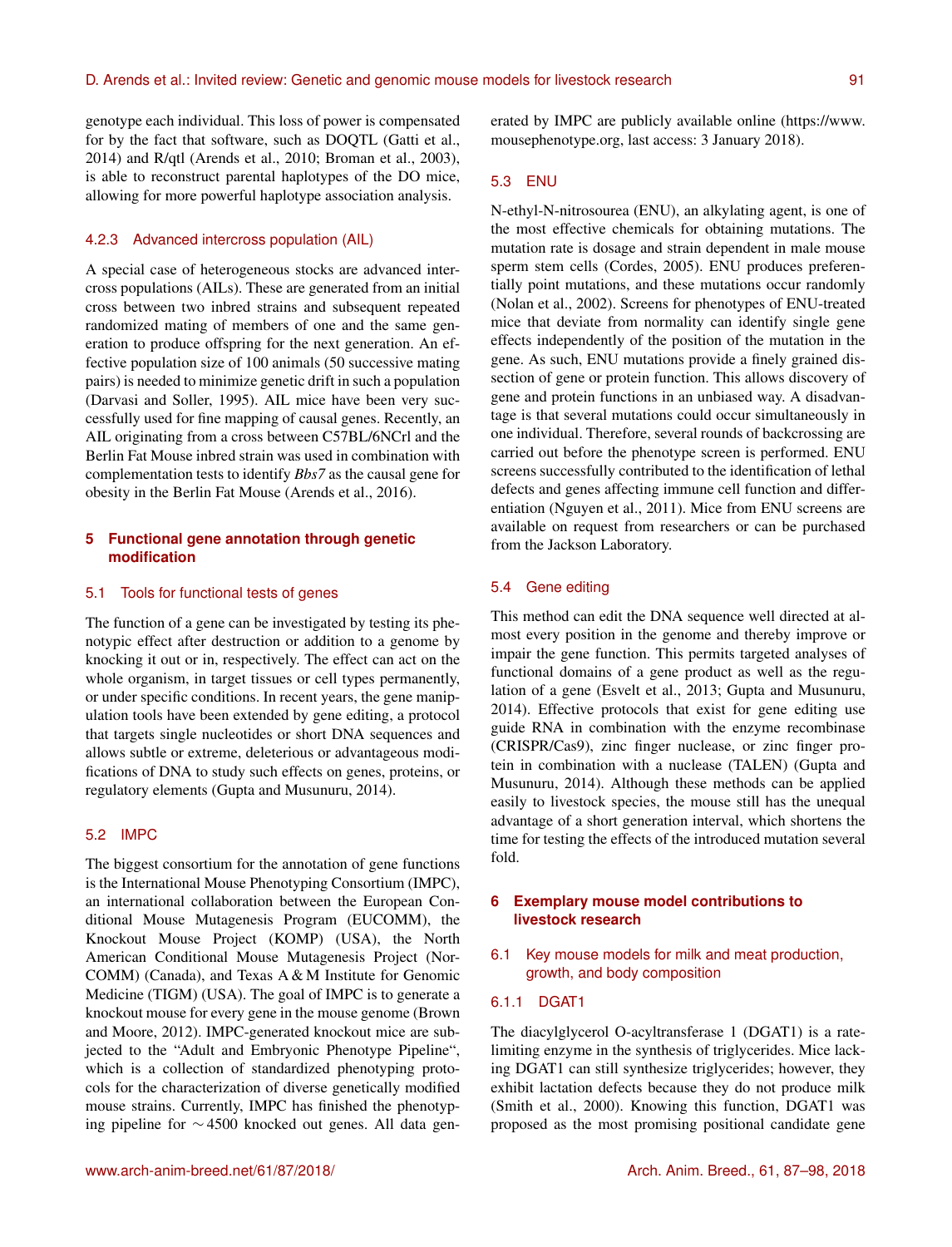for a narrow region on *Bos taurus* autosome (BTA) 14 with a highly significant effect on milk yield and milk fat content in a GWAS with high-performance Holstein dairy cattle (Thaller et al., 2003). This led to the identification of the DGAT1 protein mutation K232A (Grisart et al., 2002) and a promoter variant (Fürbass et al., 2006) that are segregating in Holstein but also other dairy cattle breeds and are considered causal.

## 6.1.2 Myostatin

Myostatin (*MSTN*) is one of different growth and differentiation factors (number 8, *Gdf8*). This factor regulates muscle cell growth in a negative feedback loop (McPherron et al., 1997). Myostatin knockout mice have approximately twice as much muscle mass as normal mice (McPherron and Lee, 1997). The phenomenon of hypermuscularity has been observed for a long time in beef cattle and sheep. In Belgian Blue cattle, the genomic locus accounting for the double muscling phenotype was finely mapped to a region containing myostatin (Grobet et al., 1997; Kambadur et al., 1997). Sequence analysis identified a 11-base pair deletion in the third exon leading to a frame shift in the coding sequence and consequently to the lack of intact myostatin (Grobet et al., 1997). Soon after discovering the myostatin effect, additional mutations were identified in the myostatin gene that are associated with increased fiber number and/or fiber diameter (McPherron and Lee, 1997) .

Double muscling was also known for Texel sheep, found on the Dutch Frisian island of Texel. Different from cattle, the availability of myostatin is here reduced to about onethird through impaired translation. A mutation in the 3' untranslated region of the gene creates binding sites for three micro RNAs of which two occur in the skeletal muscle and bind to the RNA, which interferes with the translational machinery (Clop et al., 2006).

More recently, the CRISPR/Cas9 system was employed to genetically manipulate pigs, rabbits, and goats to disable the myostatin gene with the goal of increasing meat production (Guo et al., 2016; Wang et al., 2017). In all species, the resulting animals were significantly more muscular. However, rabbits without a functional myostatin gene also exhibited signs of the enlarged tongue phenomenon, a higher rate of still births, and a reduced lifespan.

#### 6.1.3 Leptin, its receptor, and additional adipomyokines

Leptin is a satiety hormone secreted from adipocytes and signals fat storage to the brain. Leptin as well as its receptor were identified in the obese (ob) and diabetic (db) mouse strains as natural occurring deleterious mutations in the C57BL/6J mouse inbred strain. Both the ob and the db strains are obese. The discovery of leptin and afterwards the leptin receptor through genetic mapping, fine mapping, and comparative sequencing (Chua et al., 1996; Zhang et al., 1994) was a milestone in the field of obesity research in humans and opened the doors for investigating leptin effects on energy consumption and partitioning in many species. In different livestock species, associations with many production traits, such as body composition, intramuscular fat content (Williams, 2008), feed efficiency (DeVuyst et al., 2007; Kononoff et al., 2005), reproduction (Agarwal et al., 2009), and milk performance were found (Giblin et al., 2010). Animals with high levels of circulating leptin tend to exhibit a higher feed efficiency (6.4 % feed efficiency) compared to animals with low levels of circulating leptin (8.2 % feed efficiency) (DeVuyst et al., 2007; Kononoff et al., 2005).

A recent cross-species approach using mice to model cattle identified novel putative adipomyokines involved in the cross talk between muscle and adipose tissue (Schering et al., 2015). The researchers identified 119 myokines, 79 adipokines, and 22 adipomyokines, which were subjected to network analysis to reveal remodeling of the extracellular matrix and tissue fibrosis as relevant annotation of these candidate adipomyokines. These novel adipomyokines could be interesting targets since they show a physiological role in exercise adaptation and meat quality of farm animals.

#### 6.1.4 Gut microbiota

Germ-free mice as well as the huge diversity across inbred mouse strains provide good models to study the effect of the microbiome on disease development and resistance (Flowers and Ellingrod, 2015; Kinross et al., 2011; Rosshart et al., 2017) and to study the host–microbiota interaction (Al-Asmakh and Zadjali, 2015). Recent studies showed, for example, that germ-free mice are resistant to obesity when consuming a high-fat, high-carbohydrate Western diet (Rabot et al., 2010). Even if the effects may be inflated because of a lack of natural immune system in these mice, gnotobiotic mouse models are very useful to dissect mechanisms underlying microbe–host interactions (Clavel et al., 2016). These insights improve our understanding and provide input into investigations on livestock species and how microbiota influence not only the digestion of food but also how they affect the body's metabolism, behavior, and health.

## 6.2 Mouse as a model for animal diseases

#### 6.2.1 Trypanosomiasis

Trypanosomiasis affects vertebrate livestock species in South America, northern Africa, and the Middle East. Affected species include horses, donkeys, mules, cattle, buffalo, deer, camels, llamas, dogs, and cats (Rjeibi et al., 2015). Known transmission vectors of the parasite include horseflies and vampire bats. Mouse models have been developed to study the infection routes and pathogenicity of *Trypanosoma*, reviewed by Antoine-Moussiaux et al. (2008), Blom-Potar et al. (2010), and Síma et al. (2011). Mouse models have played an essential role in finding genetic loci underlying resistance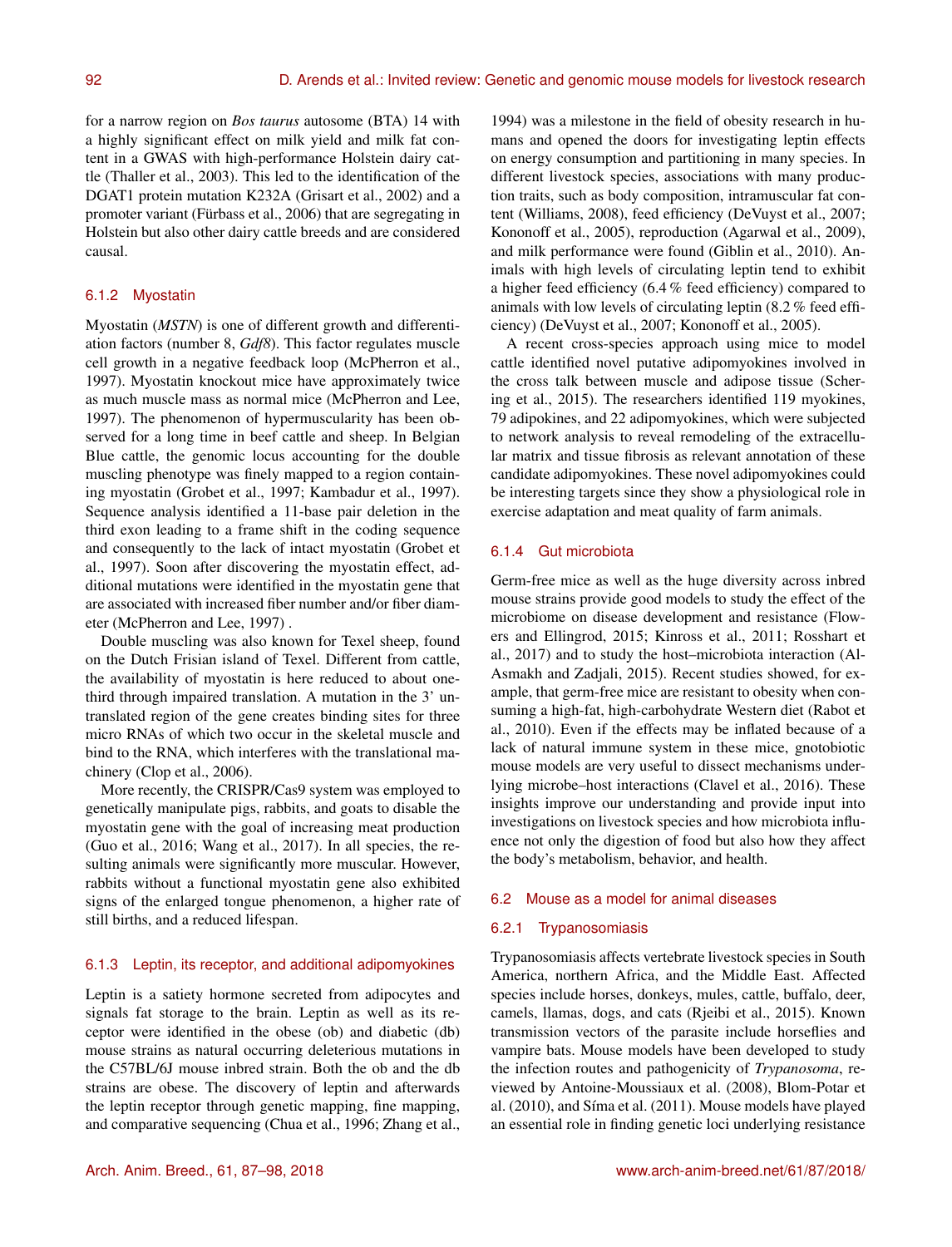or susceptibility to trypanosomiasis (Foote et al., 2005). The availability of high-density linkage maps, the genome sequence, and transcriptomic tools have made the mouse essential to studying these fundamental aspects of the host– parasite interaction.

## 6.2.2 Bovine spongiform encephalopathy (BSE)

Bovine spongiform encephalopathy (BSE), a prion-caused disease, is a fatal and progressive degenerative disorder of the central nervous system of cattle, which can be transmitted to humans. In 1997, it was shown that transmission of BSE to transgenic mice was possible (Scott et al., 1997), and in 2006, transmission of BSE to wild-type mice was shown to be possible (Baron et al., 2006). Multiple mouse models have been developed to study prion diseases with different susceptibilities for bovine, sheep, mink, and porcine spongiform encephalopathy (Baron et al., 2007; Wilson et al., 2012). Additionally, fundamental research into prion diseases in mice (Telling, 2011) has contributed significantly to our understanding of the molecular mechanism and structure of prions as well as disease progression and transmission (Riek et al., 1996).

## 6.2.3 Foot-and-mouth disease

Although mice do not have hooves similar to cattle, and many other differences exist between mice and ruminant immune responses, a mouse model was developed for studying foodand-mouth disease (FMD) (Skinner, 1951). Intraperitoneal infection of unweaned mice from the FMD virus (FMDV) leads to fatal symptoms characterized by muscular paralysis (of the hind legs), degenerative changes in the myocardium and skeletal muscles, and respiratory distress within 24 h of infection, whereas infection in older mice (after weaning) is typically subclinical (Skinner, 1951). The suckling mouse model is considered a major milestone in FMDV research. Following intraperitoneal challenge, the virus replicates primarily in the pancreas and the viremic period is short (Charleston et al., 2011). FMD pathogenesis in adult mice is dependent on the genetic background of the mouse strain (with C57BL/6 mice being most susceptible), strain of virus, and challenge method. The mouse model provides a platform to evaluate therapeutics and vaccine candidates at a reduced cost and allows access to genetic mutations not available for target species, providing a powerful and versatile experimental system to interrogate the immune response to FMDV (Habiela et al., 2014).

## 6.2.4 African swine fever virus (ASFV)

The virus causes a haemorrhagic fever with high mortality rates in pigs, but it is also found to infect wild hosts such as warthogs, bush pigs, and ticks (Tulman et al., 2009). In 1994, under laboratory conditions, a mouse model was developed with severe combined immunodeficiency (SCID) to investigate ASFV. Injection of swine peripheral blood mononuclear cells into SCID mice results in a long-term establishment of a functional swine immune system in these mice (Revilla et al., 1994). Mouse models have also been used to test the different swine fever proteins for the immunogenicity and safety with the goal to develop vaccines for ASFV (Chen et al., 2016).

#### **7 Mouse specific databases**

#### 7.1 Mouse Genome Informatics (MGI)

The Mouse Genome Informatics (MGI) database [\(http://](http://www.informatics.jax.org/) [www.informatics.jax.org/,](http://www.informatics.jax.org/) last access: 3 January 2018) maintained by the Jackson Laboratory (Bar Harbor, Maine, USA) provides the most comprehensive information about the characteristics of mouse strains. Information inside this database includes the following.

- *Gene-based information*. This includes basic information concerning gene location, family, ontology, and functional annotation.
- *Phenotype information and mutant alleles*. This includes all information regarding spontaneous, induced, and genetically engineered mutations and their strainspecific phenotypes.
- *Human–mouse disease connection*. This part was designed to facilitate the identification of published and potential mouse models of human disease, the discovery of candidate genes, and the investigation of phenotypic similarity between mouse models and human patients.
- *Recombinase* (Cre) *activity*. MGI collects and annotates expression and activity data for recombinase-containing transgenes and knock-in alleles.
- *Functional annotation using the gene ontology*. MGI's Gene Ontology project provides functional annotations for mouse gene products using the gene ontology (Ashburner et al., 2000; Gene Ontology Consortium, 2017).
- *Strains, SNPs, and polymorphisms*. MGI integrates comparative data on inbred strain characteristics including SNPs, polymorphisms, and quantitative phenotypes.
- *Vertebrate homology*. MGI contains homology information for mouse, human, rat, chimp, and dog.
- *Biochemical pathways (MouseCyc)*. This includes a database of curated biochemical pathway data for the laboratory mouse that can be integrated with functional and phenotypic data from MGI (Evsikov et al., 2009).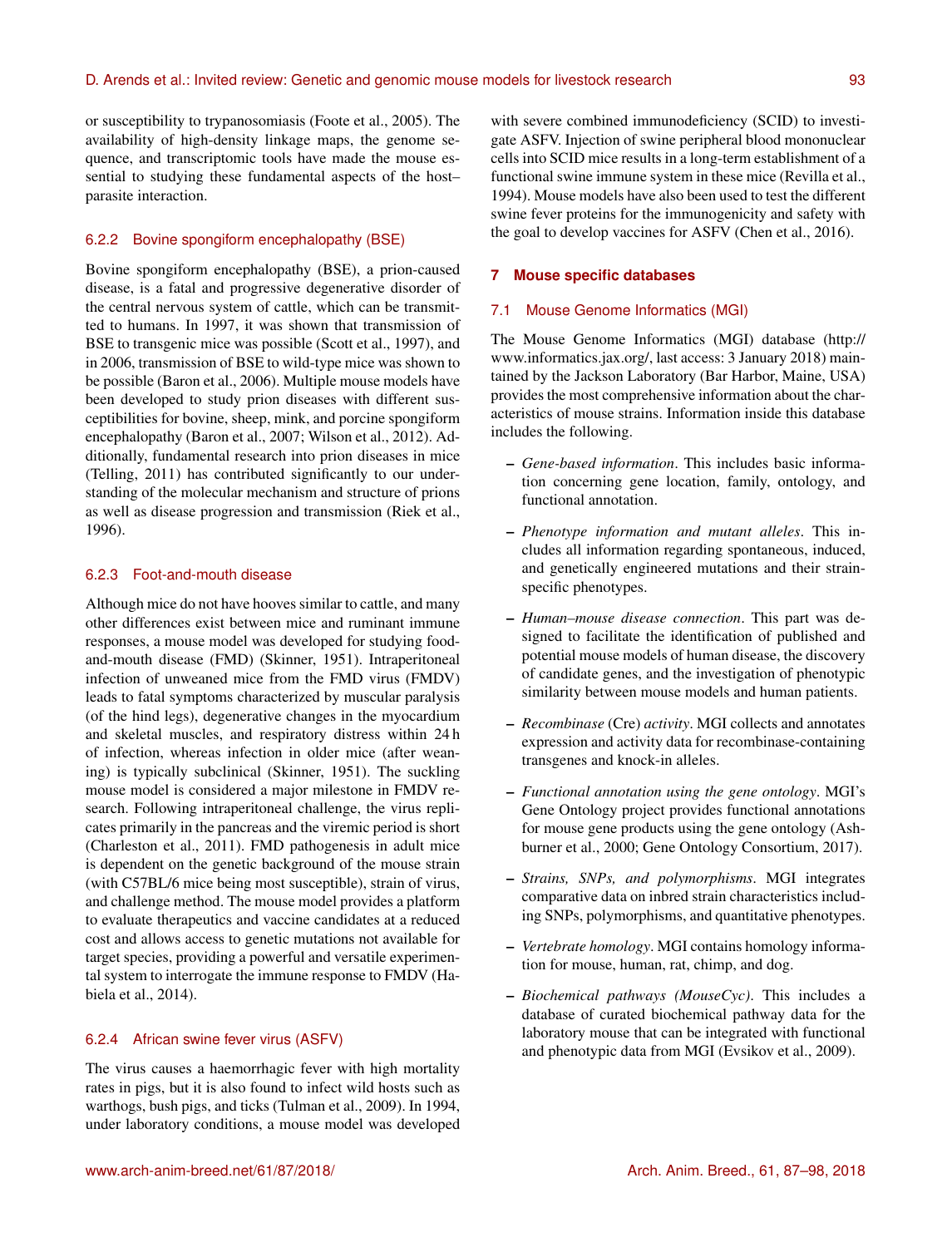## 7.2 Mouse Genomes Project

The Mouse Genomes Project [\(https://www.sanger.ac.uk/](https://www.sanger.ac.uk/science/data/mouse-genomes-project) [science/data/mouse-genomes-project,](https://www.sanger.ac.uk/science/data/mouse-genomes-project) last access: 3 January 2018) uses next-generation sequencing technologies to sequence the genomes of key laboratory mouse strains. The project consists of two branches: (1) short-read sequencing of many laboratory mouse strains and identification of sequence variation (SNPs, short insertions and deletions, and larger structural variations) relative to the C57BL/6J mouse reference genome. (2) De novo genome assembly and strainspecific gene annotation of the most widely used strains.

# 7.3 Mouse Gene Expression Database and Expression Atlas

The Mouse Gene Expression Database (Finger et al., 2017) contains information on gene expression in different inbred mice strains [\(http://www.informatics.jax.org/](http://www.informatics.jax.org/expression.shtml) [expression.shtml,](http://www.informatics.jax.org/expression.shtml) last access: 3 January 2018). The gene expression atlas provides information on the temporal and spatial expression patterns of genes [\(https://www.ebi.ac.uk/gxa,](https://www.ebi.ac.uk/gxa) last access: 3 January 2018). This allows researchers to find in which tissue and at which developmental stage a certain gene is expressed.

## 7.4 GeneNetwork

GeneNetwork [\(http://www.genenetwork.org,](http://www.genenetwork.org) last access: 3 January 2018) is a free scientific web resource for mouse quantitative trait locus analysis. It is used to study the relationship between genes, environmental factors, phenotypes, and disease risk (Sloan et al., 2016; Wu et al., 2004). Starting out, it was the repository where genotype and phenotype information regarding BXD RIS was collected. Currently, in addition to BXD much more information is available for many different sets of RISs of mice including

- AKXD derived from AKR/J and DBA/2J;
- AXB/BXA, a reciprocal cross between A/J and C57BL/6J to investigate parent-of-origin effects;
- BXH derived from a cross between a female C57BL/6J and a male C3H/HeJ;
- CXB the oldest RIS cross (1971) derived from a cross between BALB/cBy and C57BL/6By;
- LXS, a RIS with an intriguing history (it is derived from an eight-way cross initiated in the 1950s bred using a circle breeding method using the following mouse strains: A, AKR, BALB/c, C3H/2, C57BL, DBA/2, IS/Bi, and RIII).

In addition, phenotype and genotype data are also available on different cross types, such as  $F_2$  crosses (B6BTBRF2, B6D2F2, BH/HB F2, CastB6/B6Cast F2, B6JxB6N F2), but also on more complex outbred crosses such as the HS, the CC, and the Hybrid Mouse Diversity Panel. Recently, data from other species has also been integrated into GeneNetwork (human, rat, monkey, fruit flies, and others) to facilitate the translational research of results into other species. To this end, GeneNetwork provides many tools for the analysis of phenotype and genotype data as well as tools for association analyses in inbred and outbred populations.

## **8 Concluding remarks**

Without any doubt, direct research in the target livestock species is unbeatable. In this regard, physiological, endocrine, and anatomical differences behind complex traits such as productivity, fertility, and behavior between species, in particular between the mouse and livestock species, must be considered. Such significant differences exist, for example, in the nutrient uptake and the metabolism between monogastric and ruminant animals and in the reproduction between unipara and multipara. Some genes, which are important for livestock, do not even exist in the mouse genome, for example genes involved in horn development. Nevertheless, although differences in the regulation of genes and signaling cascades exist, major gene functions and pathways are shared between all mammals. Therefore, mouse models can be used in comparative genetics and genomics to accelerate research in other species.

Livestock populations that are under selection for genetic improvement are often well characterized for genetic association studies. In such populations, pedigree information, reliable phenotypes for production, reproduction, health, and increasingly also for fitness traits, and dense genetic information are available. These are excellent prerequisites for successful mapping of genomic loci directly associated with causal genes in livestock. However, the subsequent gene identification and, moreover, finding the causal sequence variant, even if we expect different mutations in other species, remains a challenge due to linkage disequilibrium. Exceptions are defect and lethal genes, which can be disentangled through studies in affected livestock populations showing Mendelian co-segregation or missing homozygosity, respectively.

The special value of the mouse as a model animal for livestock research lies primarily in the existence of diverse genetic resources, the easy-to-handle genome, and comprehensive phenotypic measurements under a defined environment. Unique genetic resources such as inbred strains on the one hand and outbred strains with known genetic origin on the other hand allow the investigation of diverse complex traits, which are also of interest for livestock breeders. Structured multi-parental populations combine the higher statistical power of mapping quantitative trait loci with the high resolution of genome-wide association studies, allowing the almost direct identification of causal variants underlying the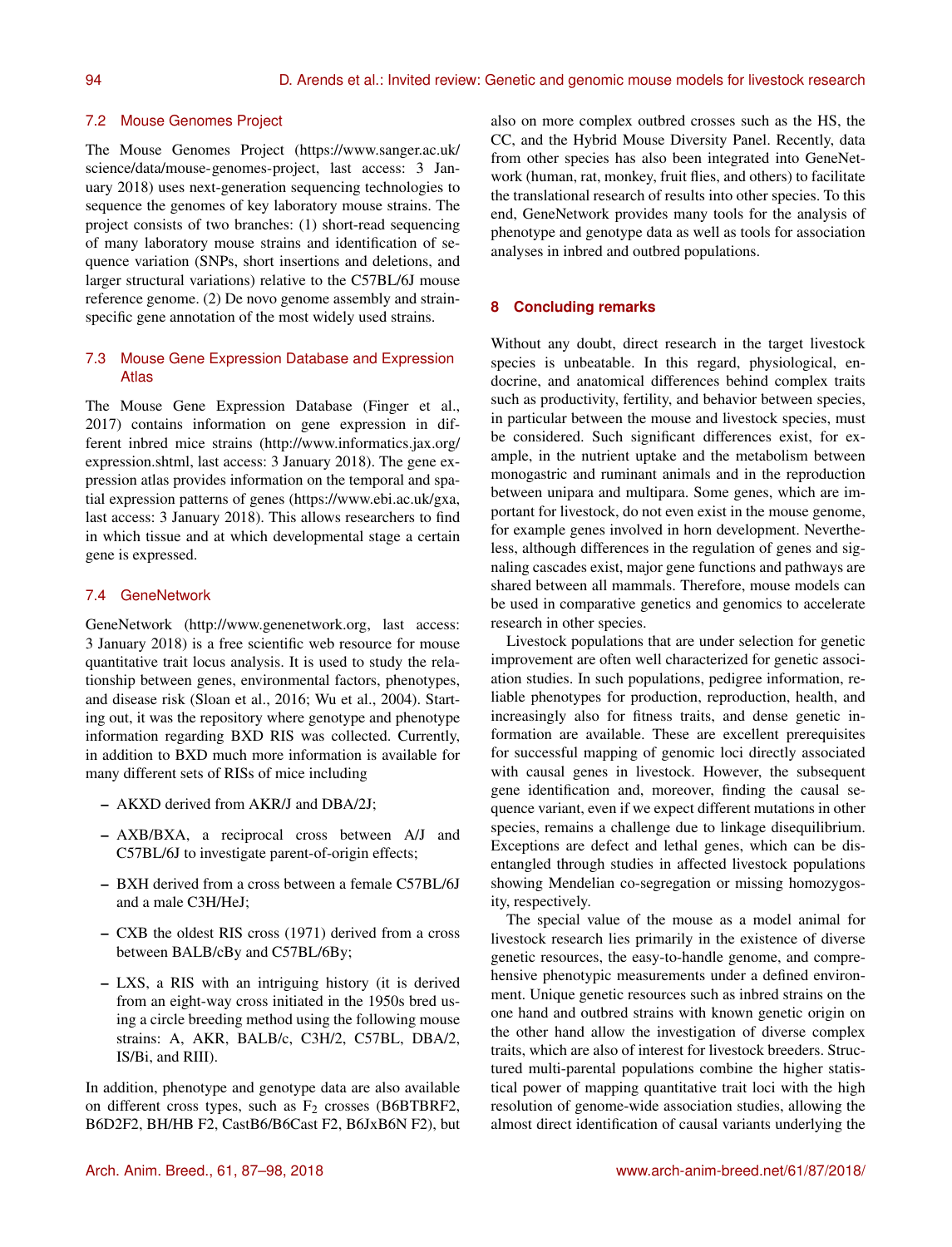phenotype variation. Using these resources, the mouse became a powerful model animal for linkage and genome-wide association studies to discover or to finely map genetic loci affecting phenotype variation in complex traits. This allows translational information to flow from mouse studies into livestock research. In addition to direct genetic effects, imprinting and other epigenetic effects, the structure of complex traits, allelic imbalance, allele transmission disequilibria, and the inheritance of correlated traits have been discovered and quantified in mice.

Key tools, techniques, and protocols for the manipulation of the genome have been developed in mice. These include gene transfer, gene targeting, and genome editing as well as stem cell generation, differentiation, and manipulation. Using the different methods, the mouse largely contributes to functionally annotating genes and regulatory units. Genetically modified mice are excellent resources to study gene functions on different genetic backgrounds and under different challenging conditions. Through gene editing, modified mice can be quickly generated. Combined with the short generation interval this leads to the situation in which a new hypothesis about how a certain mutation will affect gene function can be formulated and tested within the span of a year. In many livestock species this would take much longer since the generation interval is orders of magnitude larger compared to mice. Moreover, the technical developments in mouse research contributed fundamentally to the progress in genome research in different species.

Finally, there might already be a mouse model available for a particular disease or phenotype of interest. This mouse model might give researches a hint on functional effects of their candidate gene or genes or confirm findings in their target species. Researchers can look up their candidate gene in diverse public databases or just order the mouse. Many gene-driven mouse models have been generated in the past 20 years and many of those are readily available from commercial distributers or research institutes.

**Data availability.** Only publicly available data sets were used in this article.

**Competing interests.** The authors declare that they have no conflict of interest.

**Acknowledgements.** This study was supported by a grant from the German Research Foundation (Deutsche Forschungsgemeinschaft, DFG).

Edited by: Steffen Maak Reviewed by: two anonymous referees

#### **References**

- Agarwal, R., Rout, P. K., and Singh, S. K.: Leptin: A biomolecule for enhancing livestock productivity, Indian J. Biotechnol., 8, 169–176, 2009.
- Al-Asmakh, M. and Zadjali, F.: Use of germ-free animal models in microbiota-related research, J. Microbiol. Biotechnol., 25, 1583– 1588, https://doi.org[/10.4014/jmb.1501.01039,](https://doi.org/10.4014/jmb.1501.01039) 2015.
- Antoine-Moussiaux, N., Magez, S., and Desmecht, D.: Contributions of experimental mouse models to the understanding of African trypanosomiasis, Trends Parasitol., 24, 411–418, https://doi.org[/10.1016/j.pt.2008.05.010,](https://doi.org/10.1016/j.pt.2008.05.010) 2008.
- Arends, D., Prins, P., Jansen, R. C., and Broman, K. W.: R/qtl: highthroughput multiple QTL mapping, Bioinformatics, 26, 2990– 2992, https://doi.org[/10.1093/bioinformatics/btq565,](https://doi.org/10.1093/bioinformatics/btq565) 2010.
- Arends, D., Heise, S., Karst, S., Trost, J., and Brockmann, G. A.: Fine mapping a major obesity locus (jObes1) using a Berlin Fat Mouse  $\times$  B6N advanced intercross population, Int. J. Obes., 40, 1784–1788, https://doi.org[/10.1038/ijo.2016.150,](https://doi.org/10.1038/ijo.2016.150) 2016.
- Ashburner, M., Ball, C. A., Blake, J. A., Botstein, D., Butler, H., Cherry, J. M., Davis, A. P., Dolinski, K., Dwight, S. S., Eppig, J. T., Harris, M. A., Hill, D. P., Issel-Tarver, L., Kasarskis, A., Lewis, S., Matese, J. C., Richardson, J. E., Ringwald, M., Rubin, G. M., and Sherlock, G.: Gene ontology: tool for the unification of biology. The Gene Ontology Consortium, Nat. Genet., 25, 25– 29, https://doi.org[/10.1038/75556,](https://doi.org/10.1038/75556) 2000.
- Bailey, D. W.: Recombinant-inbred strains: An Aid to Finding Identity, Linkage, and Function of Histocompatibility and Other Genes, Transplantation, 11, 325-327, https://doi.org[/10.1097/00007890-197103000-00013,](https://doi.org/10.1097/00007890-197103000-00013) 1971.
- Baron, T. G. M., Biacabe, A. G., Bencsik, A., and Langeveld, J. P. M.: Transmission of new bovine prion to mice, Emerg. Infect. Dis., 12, 1125–1128, https://doi.org[/10.3201/eid1207.060107,](https://doi.org/10.3201/eid1207.060107) 2006.
- Baron, T. G. M., Bencsik, A., Biacabe, A. G., Morignat, E., and Bessen, R. A.: Phenotypic similarity of transmissible mink encephalopathy in cattle and L-type bovine spongiform encephalopathy in a mouse model, Emerg. Infect. Dis., 13, 1887– 1894, https://doi.org[/10.3201/eid13112.070635,](https://doi.org/10.3201/eid13112.070635) 2007.
- Blom-Potar, M. C., Chamond, N., Cosson, A., Jouvion, G., Droin-Bergère, S., Huerre, M., and Minoprio, P.: Trypanosoma vivax infections: Pushing ahead with mouse models for the study of nagana. ii. immunobiological dysfunctions, PLoS Negl. Trop. Dis., 4, e793, https://doi.org[/10.1371/journal.pntd.0000793,](https://doi.org/10.1371/journal.pntd.0000793) 2010.
- Brockmann, G. A.: Inbreeding and corssbreeding, in: The Mouse in Animal Genetics and Breeding Research, Imperial College Press and distributed by World Scientific Publishing Co., Imperial College Press, Covent Garden, London, UK, 57–83, 2005.
- Brockmann, G. A. and Bevova, M. R.: Using mouse models to dissect the genetics of obesity, Trends Genet., 18, 367–376, https://doi.org[/10.1016/S0168-9525\(02\)02703-8,](https://doi.org/10.1016/S0168-9525(02)02703-8) 2002.
- Broman, K. W., Wu, H., Sen, S., and Churchill, G. A.: R/qtl: QTL mapping in experimental crosses, Bioinformatics, 19, 889–890, https://doi.org[/10.1093/bioinformatics/btg112,](https://doi.org/10.1093/bioinformatics/btg112) 2003.
- Brown, S. D. M. and Moore, M. W.: The International Mouse Phenotyping Consortium: Past and future perspectives on mouse phenotyping, Mamm. Genome, 23, 632–640, https://doi.org[/10.1007/s00335-012-9427-x,](https://doi.org/10.1007/s00335-012-9427-x) 2012.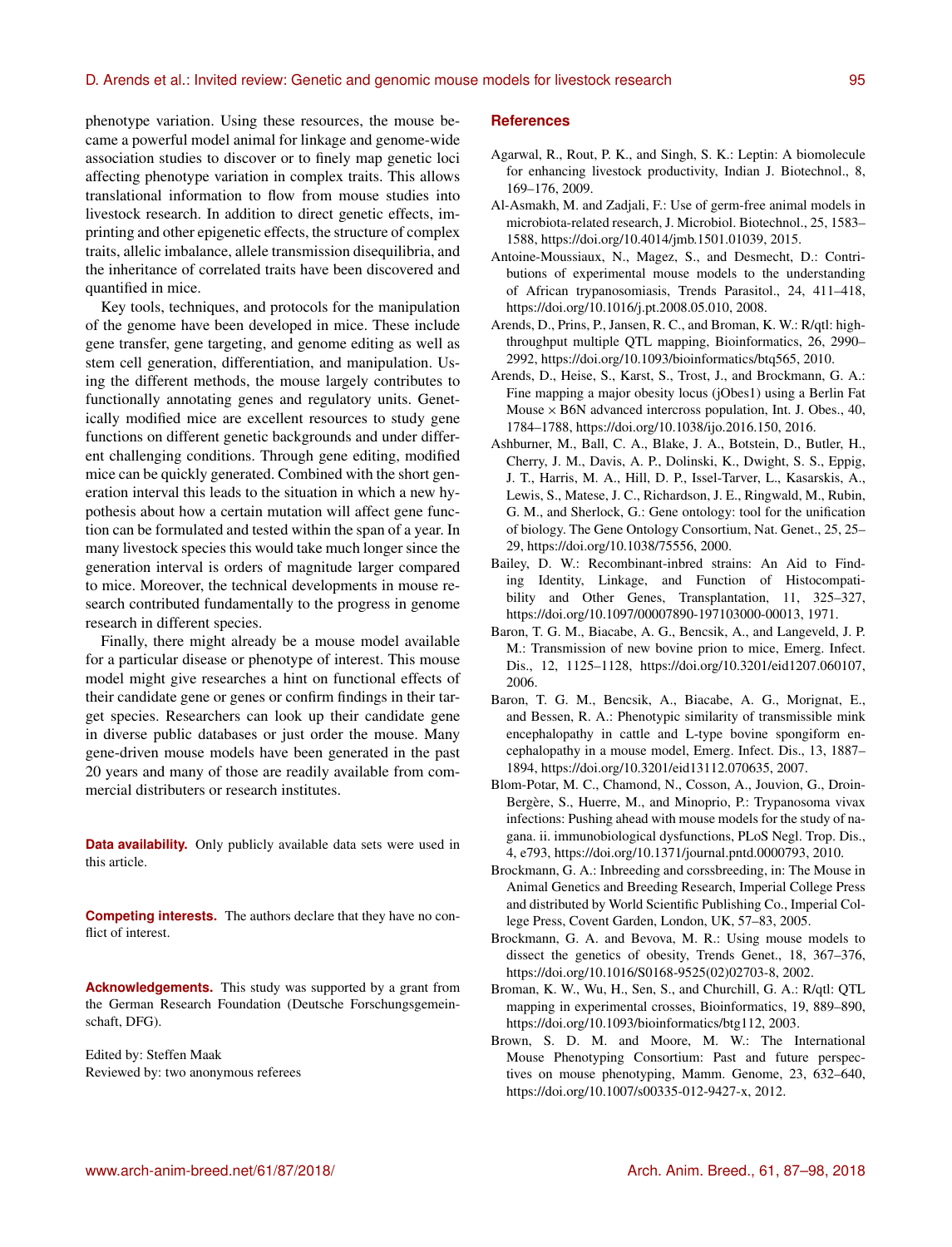- Bryant, C. D., Zhang, N. N., Sokoloff, G., Fanselow, M. S., Ennes, H. S., Palmer, A. A., and McRoberts, J. A.: Behavioral differences among C57BL/6 substrains: Implications for transgenic and knockout studies, J. Neurogenet., 22, 315–331, https://doi.org[/10.1080/01677060802357388,](https://doi.org/10.1080/01677060802357388) 2008.
- Charleston, B., Bankowski, B. M., Gubbins, S., Chase-Topping, M. E., Schley, D., Howey, R., Barnett, P. V, Gibson, D., Juleff, N. D., and Woolhouse, M. E. J.: Relationship between clinical signs and transmission of an infectious disease and the implications for control, Science, 332, 726–729, https://doi.org[/10.1126/science.1199884,](https://doi.org/10.1126/science.1199884) 2011.
- Chen, X., Yang, J., Ji, Y., Okoth, E., Liu, B., Li, X., Yin, H., and Zhu, Q.: Recombinant Newcastle disease virus expressing African swine fever virus protein 72 is safe and immunogenic in mice, Virol. Sin., 31, 150–159, https://doi.org[/10.1007/s12250-](https://doi.org/10.1007/s12250-015-3692-2) [015-3692-2,](https://doi.org/10.1007/s12250-015-3692-2) 2016.
- Chua, S. C., Chung, W. K., Wu-Peng, X. S., Zhang, Y., Liu, S. M., Tartaglia, L., and Leibel, R. L.: Phenotypes of mouse diabetes and rat fatty due to mutations in the OB (leptin) receptor, Science, 271, 994–996, https://doi.org[/10.1126/science.271.5251.994,](https://doi.org/10.1126/science.271.5251.994) 1996.
- Clavel, T., Lagkouvardos, I., Blaut, M., and Stecher, B.: The mouse gut microbiome revisited: From complex diversity to model ecosystems, Int. J. Med. Microbiol., 306, 316–327, https://doi.org[/10.1016/j.ijmm.2016.03.002,](https://doi.org/10.1016/j.ijmm.2016.03.002) 2016.
- Clop, A., Marcq, F., Takeda, H., Pirottin, D., Tordoir, X., Bibé, B., Bouix, J., Caiment, F., Elsen, J. M., Eychenne, F., Larzul, C., Laville, E., Meish, F., Milenkovic, D., Tobin, J., Charlier, C., and Georges, M.: A mutation creating a potential illegitimate microRNA target site in the myostatin gene affects muscularity in sheep, Nat. Genet., 38, 813–818, https://doi.org[/10.1038/ng1810,](https://doi.org/10.1038/ng1810) 2006.
- Complex Trait Consortium: The Collaborative Cross, a community resource for the genetic analysis of complex traits, Nat. Genet., 36, 1133–1137, 2004.
- Cordes, S. P.: N-ethyl-N-nitrosourea mutagenesis: boarding the mouse mutant express, Microbiol. Mol. Biol. Rev., 69, 426–439, https://doi.org[/10.1128/MMBR.69.3.426-439.2005,](https://doi.org/10.1128/MMBR.69.3.426-439.2005) 2005.
- Darvasi, A. and Soller, M.: Advanced intercross lines, an experimental population for fine genetic mapping, Genetics, 141, 1199–1207, 1995.
- DeVuyst, E. A., Bullinger, J. R., Bauer, M. L., Berg, P. T., and Larson, D. M.: An economic analysis of genetic information: Leptin genotyping in fed cattle, J. Agric. Resour. Econ., 32, 291–305, 2007.
- Dogan, A., Lasch, P., Neuschl, C., Millrose, M. K., Alberts, R., Schughart, K., Naumann, D., and Brockmann, G. A.: ATR-FTIR spectroscopy reveals genomic loci regulating the tissue response in high fat diet fed BXD recombinant inbred mouse strains, BMC Genomics, 14, 386, https://doi.org[/10.1186/1471-2164-14-386,](https://doi.org/10.1186/1471-2164-14-386) 2013.
- Elsik, C. G., Tellam, R. L., and Worley, K. C.: The Genome Sequence of Taurine Cattle: A window to ruminant biology and evolution, Science, 324, 522–528, https://doi.org[/10.1126/science.1169588,](https://doi.org/10.1126/science.1169588) 2009.
- Esvelt, K. M., Mali, P., Braff, J. L., Moosburner, M., Yaung, S. J., and Church, G. M.: Orthogonal Cas9 proteins for RNAguided gene regulation and editing, Nat. Methods, 10, 1116– 1123, https://doi.org[/10.1038/nmeth.2681,](https://doi.org/10.1038/nmeth.2681) 2013.
- Evsikov, A. V., Dolan, M. E., Genrich, M. P., Patek, E., and Bult, C. J.: MouseCyc: A curated biochemical pathways database for the laboratory mouse, Genome Biol., 10, R84, https://doi.org[/10.1186/gb-2009-10-8-r84,](https://doi.org/10.1186/gb-2009-10-8-r84) 2009.
- Finger, J. H., Smith, C. M., Hayamizu, T. F., McCright, I. J., Xu, J., Law, M., Shaw, D. R., Baldarelli, R. M., Beal, J. S., Blodgett, O., Campbell, J. W., Corbani, L. E., Lewis, J. R., Forthofer, K. L., Frost, P. J., Giannatto, S. C., Hutchins, L. N., Miers, D. B., Motenko, H., Stone, K. R., Eppig, J. T., Kadin, J. A., Richardson, J. E., and Ringwald, M.: The mouse Gene Expression Database (GXD): 2017 update, Nucl. Acids Res., 45, D730– D736, https://doi.org[/10.1093/nar/gkw1073,](https://doi.org/10.1093/nar/gkw1073) 2017.
- Flowers, S. A. and Ellingrod, V. L.: The Microbiome in Mental Health: Potential Contribution of Gut Microbiota in Disease and Pharmacotherapy Management, Pharmacotherapy, 35, 910–916, https://doi.org[/10.1002/phar.1640,](https://doi.org/10.1002/phar.1640) 2015.
- Foote, S. J., Iraqi, F., and Kemp, S. J.: Controlling malaria and African trypanosomiasis: The role of the mouse, Brief. Funct. Genom. Proteom., 4, 214–224, https://doi.org[/10.1093/bfgp/4.3.214,](https://doi.org/10.1093/bfgp/4.3.214) 2005.
- Fürbass, R., Winter, A., Fries, R., and Kühn, C.: Alleles of the bovine DGAT1 variable number of tandem repeat associated with a milk fat QTL at chromosome 14 can stimulate gene expression, Physiol. Genomics, 25, 116–120, https://doi.org[/10.1152/physiolgenomics.00145.2005,](https://doi.org/10.1152/physiolgenomics.00145.2005) 2006.
- Gatti, D. M., Svenson, K. L., Shabalin, A., Wu, L.-Y., Valdar, W., Simecek, P., Goodwin, N., Cheng, R., Pomp, D., Palmer, A., Chesler, E. J., Broman, K. W., and Churchill, G. A.: Quantitative Trait Locus Mapping Methods for Diversity Outbred Mice, G3 Genes Genom. Genet., 4, 1623–1633, https://doi.org[/10.1534/g3.114.013748,](https://doi.org/10.1534/g3.114.013748) 2014.
- Gene Ontology Consortium: Expansion of the gene ontology knowledgebase and resources: The gene ontology consortium, Nucl. Acids Res., 45, D331–D338, https://doi.org[/10.1093/nar/gkw1108,](https://doi.org/10.1093/nar/gkw1108) 2017.
- Giblin, L., Butler, S. T., Kearney, B. M., Waters, S. M., Callanan, M. J., and Berry, D. P.: Association of bovine leptin polymorphisms with energy output and energy storage traits in progeny tested Holstein-Friesian dairy cattle sires, BMC Genet., 11, 73, https://doi.org[/10.1186/1471-2156-11-73,](https://doi.org/10.1186/1471-2156-11-73) 2010.
- Goddard, M. E., Kemper, K. E., MacLeod, I. M., Chamberlain, A. J., and Hayes, B. J.: Genetics of complex traits: prediction of phenotype, identification of causal polymorphisms and genetic architecture, P. Roy. Soc. B, 283, 20160569, https://doi.org[/10.1098/rspb.2016.0569,](https://doi.org/10.1098/rspb.2016.0569) 2016.
- Grisart, B., Coppieters, W., Farnir, F., Karim, L., Ford, C., Berzi, P., Cambisano, N., Mni, M., Reid, S., Simon, P., Spelman, R., Georges, M., and Snell, R.: Positional candidate cloning of a QTL in dairy cattle: Identification of a missense mutation in the bovine DGAT1 gene with major effect on milk yield and composition, Genome Res., 12, 222–231, https://doi.org[/10.1101/gr.224202,](https://doi.org/10.1101/gr.224202) 2002.
- Grobet, L., Martin, L. J. R., Poncelet, D., Pirottin, D., Brouwers, B., Riquet, J., Schoeberlein, A., Dunner, S., Ménissier, F., Massabanda, J., Fries, R., Hanset, R., and Georges, M.: A deletion in the bovine myostatin gene causes the double-muscled phenotype in cattle, Nat. Genet., 17, 71–74, https://doi.org[/10.1038/ng0997-](https://doi.org/10.1038/ng0997-71) [71,](https://doi.org/10.1038/ng0997-71) 1997.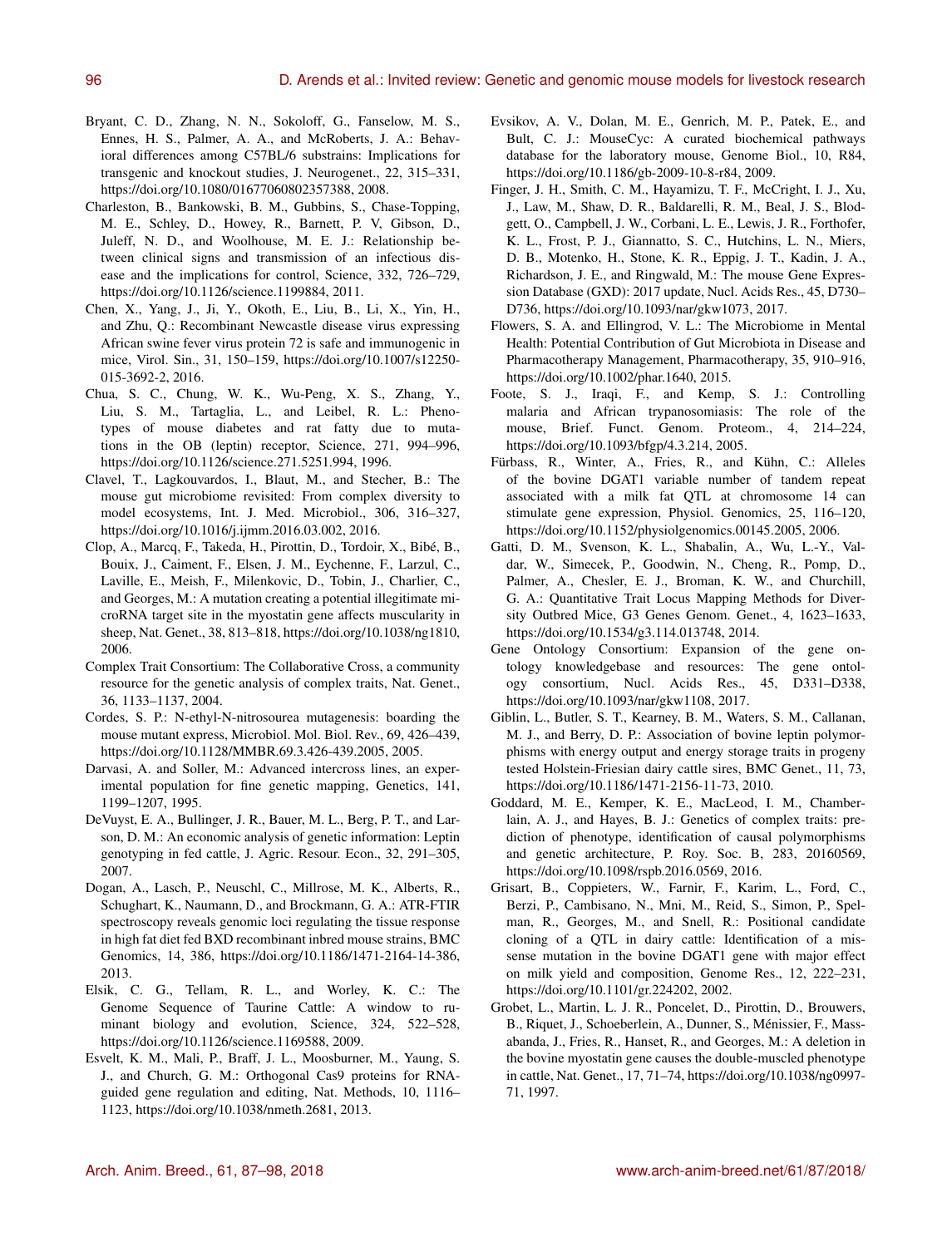- Guo, R., Wan, Y., Xu, D., Cui, L., Deng, M., Zhang, G., Jia, R., Zhou, W., Wang, Z., Deng, K., Huang, M., Wang, F., and Zhang, Y.: Generation and evaluation of Myostatin knock-out rabbits and goats using CRISPR/Cas9 system, Sci. Rep., 6, 29855, https://doi.org[/10.1038/srep29855,](https://doi.org/10.1038/srep29855) 2016.
- Gupta, R. M. and Musunuru, K.: Expanding the genetic editing tool kit: ZFNs, TALENs, and CRISPR-Cas9, J. Clin. Invest., 124, 4154–4161, https://doi.org[/10.1172/JCI72992,](https://doi.org/10.1172/JCI72992) 2014.
- Habiela, M., Seago, J., Perez-Martin, E., Waters, R., Windsor, M., Salguero, F. J., Wood, J., Charleston, B., and Juleff, N.: Laboratory animal models to study foot-and-mouth disease: a review with emphasis on natural and vaccine-induced immunity, J. Gen. Virol., 95, 2329–2345, https://doi.org[/10.1099/vir.0.068270-0,](https://doi.org/10.1099/vir.0.068270-0) 2014.
- Hitzemann, R., Malmanger, B., Cooper, S., Coulombe, S., Reed, C., Demarest, K., Koyner, J., Cipp, L., Flint, J., Talbot, C., Rademacher, B., Buck, K., and McCaughran, J.: Multiple cross mapping (MCM) markedly improves the localization of a QTL for ethanol-induced activation, Genes. Brain. Behav., 1, 214– 222, https://doi.org[/10.1034/j.1601-183X.2002.10403.x,](https://doi.org/10.1034/j.1601-183X.2002.10403.x) 2002.
- Humphray, S. J., Scott, C. E., Clark, R., Marron, B., Bender, C., Camm, N., Davis, J., Jenks, A., Noon, A., Patel, M., Sehra, H., Yang, F., Rogatcheva, M. B., Milan, D., Chardon, P., Rohrer, G., Nonneman, D., de Jong, P., Meyers, S. N., Archibald, A., Beever, J. E., Schook, L. B., and Rogers, J.: A high utility integrated map of the pig genome, Genome Biol., 8, R139, https://doi.org[/10.1186/gb-2007-8-7-r139,](https://doi.org/10.1186/gb-2007-8-7-r139) 2007.
- Iannuzzi, L., Di Meo, G. P., Perucatti, A., and Incarnato, D.: Comparison of the human with the sheep genomes by use of human chromosome-specific painting probes, Mamm. Genome, 10, 719–723, https://doi.org[/10.1007/s003359901078,](https://doi.org/10.1007/s003359901078) 1999.
- Kambadur, R., Sharma, M., Smith, T. P. L., and Bass, J. J.: Mutations in myostatin (GDF8) in double-muscled Belgian Blue and Piedmontese cattle, Genome Res., 7, 910–916, https://doi.org[/10.1101/gr.7.9.910,](https://doi.org/10.1101/gr.7.9.910) 1997.
- Kinross, J. M., Darzi, A. W., and Nicholson, J. K.: Gut microbiomehost interactions in health and disease, Genome Med., 3, 14, https://doi.org[/10.1186/gm228,](https://doi.org/10.1186/gm228) 2011.
- Kononoff, P. J., Deobald, H. M., Stewart, E. L., Laycock, A. D., and Marquess, F. L. S.: The effect of a leptin single nucleotide polymorphism on quality grade, yield grade, and carcass weight of beef cattle, J. Anim. Sci., 83, 927–932, https://doi.org[/10.2527/2005.834927x,](https://doi.org/10.2527/2005.834927x) 2005.
- Lyon, M. F.: Rules and guidelines for gene nomenclature, in: 2nd Edn., edited by: Searle, A. G., Oxford University Press, Oxford, 1989.
- McPherron, A. C. and Lee, S.-J.: Double muscling in cattle due to mutations in the myostatin gene, P. Natl. Acad. Sci. USA, 94, 12457–12461, https://doi.org[/10.1073/pnas.94.23.12457,](https://doi.org/10.1073/pnas.94.23.12457) 1997.
- McPherron, A. C., Lawler, A. M., and Lee, S. J.: Regulation of skeletal muscle mass in mice by a new TGF-beta superfamily member, Nature, 387, 83–90, https://doi.org[/10.1038/387083a0,](https://doi.org/10.1038/387083a0) 1997.
- Mekada, K., Abe, K., Murakami, A., Nakamura, S., Nakata, H., Moriwaki, K., Obata, Y., Yoshiki, A., and Yoshiki, A.: Genetic Differences among C57BL/6 Substrains, Exp. Anim., 58, 141– 149, https://doi.org[/10.1538/expanim.58.141,](https://doi.org/10.1538/expanim.58.141) 2009.
- Nguyen, N. Y. N., Maxwell, M. J., Ooms, L. M., Davies, E. M., Hilton, A. A., Collinge, J. E., Hilton, D. J., Kile, B. T., Mitchell,

C. A., Hibbs, M. L., Jane, S. M., and Curtis, D. J.: An ENUinduced mouse mutant of SHIP1 reveals a critical role of the stem cell isoform for suppression of macrophage activation, Blood, 117, 5362–5371, https://doi.org[/10.1182/blood-2011-01-](https://doi.org/10.1182/blood-2011-01-331041) [331041,](https://doi.org/10.1182/blood-2011-01-331041) 2011.

- Nolan, P. M., Hugill, A., and Cox, R. D.: ENU mutagenesis in the mouse: Application to human genetic disease, Brief. Funct. Genom. Proteom., 1, 278–289, https://doi.org[/10.1093/bfgp/1.3.278,](https://doi.org/10.1093/bfgp/1.3.278) 2002.
- Oreper, D., Cai, Y., Tarantino, L. M., de Villena, F. P.-M., and Valdar, W.: Inbred Strain Variant Database (ISVdb): A Repository for Probabilistically Informed Sequence Differences Among the Collaborative Cross Strains and Their Founders, G3 Genes Genom. Genet., 7, 1623–1630, https://doi.org[/10.1534/g3.117.041491,](https://doi.org/10.1534/g3.117.041491) 2017.
- Rabot, S., Membrez, M., Bruneau, A., Gerard, P., Harach, T., Moser, M., Raymond, F., Mansourian, R., and Chou, C. J.: Germ-free C57BL/6J mice are resistant to high-fat-diet-induced insulin resistance and have altered cholesterol metabolism, FASEB J., 24, 4948–4959, https://doi.org[/10.1096/fj.10-164921,](https://doi.org/10.1096/fj.10-164921) 2010.
- Revilla, Y., Pena, L., Mampaso, F., Viñuela, E., and Martinez-Alonso, C.: Swine-reconstituted SCID mice as a model for African swine fever virus infection, J. Gen. Virol., 75, 1983– 1988, https://doi.org[/10.1099/0022-1317-75-8-1983,](https://doi.org/10.1099/0022-1317-75-8-1983) 1994.
- Riek, R., Hornemann, S., Wider, G., Billeter, M., Glockshuber, R., and Wüthrich, K.: NMR structure of the mouse prion protein domain PrP(121–231), Nature, 382, 180–182, https://doi.org[/10.1038/382180a0,](https://doi.org/10.1038/382180a0) 1996.
- Rjeibi, M. R., Ben Hamida, T., Dalgatova, Z., Mahjoub, T., Rejeb, A., Dridi, W., and Gharbi, M.: First report of surra (Trypanosoma evansi infection) in a Tunisian dog, Parasite, 22, 3, https://doi.org[/10.1051/parasite/2015004,](https://doi.org/10.1051/parasite/2015004) 2015.
- Rosshart, S. P., Vassallo, B. G., Angeletti, D., Hutchinson, D. S., Morgan, A. P., Takeda, K., Hickman, H. D., Mc-Culloch, J. A., Badger, J. H., Ajami, N. J., Trinchieri, G., Pardo-Manuel de Villena, F., Yewdell, J. W., and Rehermann, B.: Wild Mouse Gut Microbiota Promotes Host Fitness and Improves Disease Resistance, Cell, 171, 1015–1028, https://doi.org[/10.1016/j.cell.2017.09.016,](https://doi.org/10.1016/j.cell.2017.09.016) 2017.
- Schering, L., Hoene, M., Kanzleiter, T., Jähnert, M., Wimmers, K., Klaus, S., Eckel, J., Weigert, C., Schürmann, A., Maak, S., Jonas, W., and Sell, H.: Identification of novel putative adipomyokines by a cross-species annotation of secretomes and expression profiles, Arch. Physiol. Biochem., 24, 1–12, https://doi.org[/10.3109/13813455.2015.1092044,](https://doi.org/10.3109/13813455.2015.1092044) 2015.
- Schibler, L., Vaiman, D., Oustry, A., Giraud-Delville, C., and Cribiu, E. P.: Comparative gene mapping: A fine-scale survey of chromosome rearrangements between ruminants and humans, Genome Res., 8, 901–915, https://doi.org[/10.1101/gr.8.9.901,](https://doi.org/10.1101/gr.8.9.901) 1998.
- Schmid, M. and Bennewitz, J.: Invited review: Genome-wide association analysis for quantitative traits in livestock – a selective review of statistical models and experimental designs, Arch. Anim. Breed., 60, 335–346, https://doi.org[/10.5194/aab-60-335-](https://doi.org/10.5194/aab-60-335-2017) [2017,](https://doi.org/10.5194/aab-60-335-2017) 2017.
- Scott, M. R., Safar, J., Telling, G., Nguyen, O., Groth, D., Torchia, M., Koehler, R., Tremblay, P., Walther, D., Cohen, F. E., DeArmond, S. J., and Prusiner, S. B.: Identification of a prion protein epitope modulating transmis-